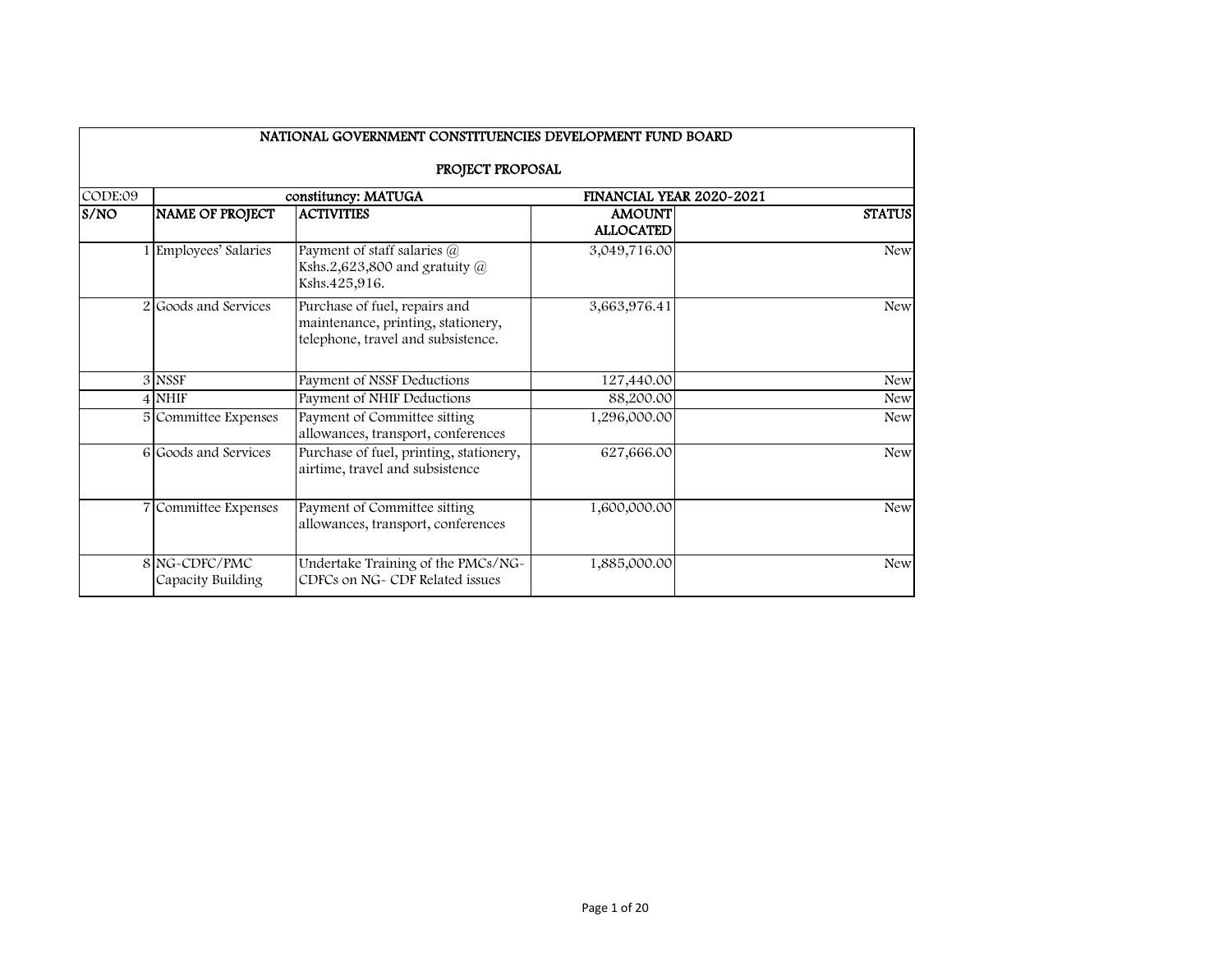|         |                                      | NATIONAL GOVERNMENT CONSTITUENCIES DEVELOPMENT FUND BOARD                                                                                                                                                                                                                                                                                                                                                                                                                                                                                                                                                                                                                                                                                                                                                                                                                                         |                                   |                          |
|---------|--------------------------------------|---------------------------------------------------------------------------------------------------------------------------------------------------------------------------------------------------------------------------------------------------------------------------------------------------------------------------------------------------------------------------------------------------------------------------------------------------------------------------------------------------------------------------------------------------------------------------------------------------------------------------------------------------------------------------------------------------------------------------------------------------------------------------------------------------------------------------------------------------------------------------------------------------|-----------------------------------|--------------------------|
|         |                                      | PROJECT PROPOSAL                                                                                                                                                                                                                                                                                                                                                                                                                                                                                                                                                                                                                                                                                                                                                                                                                                                                                  |                                   |                          |
| CODE:09 |                                      | constituncy: MATUGA                                                                                                                                                                                                                                                                                                                                                                                                                                                                                                                                                                                                                                                                                                                                                                                                                                                                               |                                   | FINANCIAL YEAR 2020~2021 |
| S/NO    | <b>NAME OF PROJECT</b>               | <b>ACTIVITIES</b>                                                                                                                                                                                                                                                                                                                                                                                                                                                                                                                                                                                                                                                                                                                                                                                                                                                                                 | <b>AMOUNT</b><br><b>ALLOCATED</b> | <b>STATUS</b>            |
|         | 9 Environmental<br>Activities.       | Procuring and planting of 350 tree<br>seedlings to 28 public schools $@$<br>Kshs.97,920.60:- Ngombeni police<br>post, Mkunguni primary school,<br>Kitulu primary school, Maji moto<br>primary school, Lukore police post,<br>Tangini primary school, Shimba hills<br>primary school, Makobe assistant<br>chiefs office, Mkokoni primary<br>school, Vuga primary school, Nyando<br>primary school, Mwabuga primary<br>school, Golini primary school,<br>Mwamzwani primary school, Kwale<br>primary school, Burani girls<br>secondary school, Miatsani primary<br>school, Kizimbani primary school,<br>Pumwani primary school, Mbadzi<br>primary school, Zunguluka primary<br>school, Chanyiro primary school,<br>Kombani chiefs office, Mwaluphamba<br>secondary school, Mkanda primary<br>school, Balozi M Jorori secondary<br>school, Mangawani secondary school<br>and Mangawani primary school | 2,741,776.80                      | <b>New</b>               |
|         | 10 Constituency Sports<br>Tournament | Carry out Constituency Sports<br>tournament where the winning team<br>will be awarded with balls, uniforms<br>and trophies where the facilitation of<br>the tournament @ Kshs.500,000 and<br>purchase of balls, uniforms, trophies<br>and equipment@ Kshs.2,241,777                                                                                                                                                                                                                                                                                                                                                                                                                                                                                                                                                                                                                               | 2,741,777.00                      | <b>New</b>               |

2,741,776.80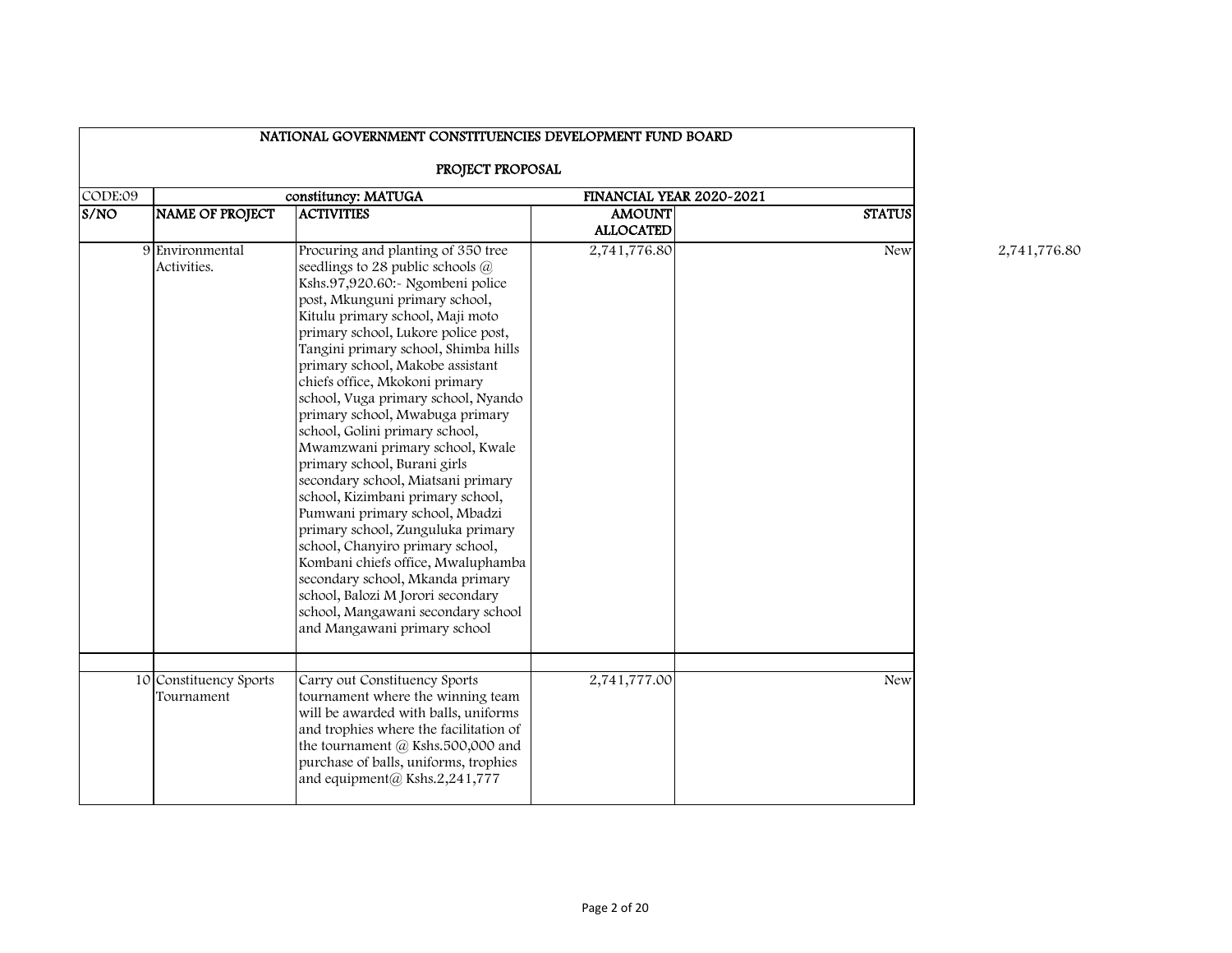|         |                                    | NATIONAL GOVERNMENT CONSTITUENCIES DEVELOPMENT FUND BOARD                                                                                                                                                                                                                      |                                   |               |
|---------|------------------------------------|--------------------------------------------------------------------------------------------------------------------------------------------------------------------------------------------------------------------------------------------------------------------------------|-----------------------------------|---------------|
|         |                                    | PROJECT PROPOSAL                                                                                                                                                                                                                                                               |                                   |               |
| CODE:09 |                                    | constituncy: MATUGA                                                                                                                                                                                                                                                            | FINANCIAL YEAR 2020~2021          |               |
| S/NO    | <b>NAME OF PROJECT</b>             | <b>ACTIVITIES</b>                                                                                                                                                                                                                                                              | <b>AMOUNT</b><br><b>ALLOCATED</b> | <b>STATUS</b> |
|         | $\overline{11}$ Emergency          | To cater for any unforeseen<br>occurrences in the constituency<br>during the financial year                                                                                                                                                                                    | 7,192,206.90                      | <b>New</b>    |
|         | 12 Bursary Secondary<br>Schools    | Payment of bursary to needy students                                                                                                                                                                                                                                           | 22,985,120.00                     | <b>New</b>    |
|         | 13 Bursary Tertiary<br>Schools     | Payment of bursary to needy students                                                                                                                                                                                                                                           | 7,000,000.00                      | <b>New</b>    |
|         | 14 NHIF Social Security<br>Program | Payment of NHIF to 500 needy<br>constituents @Kshs.6,000                                                                                                                                                                                                                       | 3,000,000.00                      | <b>New</b>    |
|         | 15 Deri Primary School             | Variations in sub structure of 2No<br>classrooms (Reinforced concrete<br>columns in substructure to reinforce<br>high foundation walls, Additional<br>walling due to increased height in<br>substructure walls, additional<br>backfilling and additional plaster and<br>paint) | 400,000.00                        | On-going      |
|         | 16 Nyando Primary<br>School        | Variations in sub structure of 2No<br>classrooms (Reinforced concrete<br>columns in substructure to reinforce<br>high foundation walls, Additional<br>walling due to increased height in<br>substructure walls, additional<br>backfilling and additional plaster and<br>paint) | 400,000.00                        | On-going      |
|         | 17 Mkunguni Primary<br>School      | Construction of 1 classroom to<br>completion-Kshs.1,100,000<br>Procuring and delivery of 20 pieces of<br>desks @ Kshs.4,000 per piece<br>totalling to Kshs.80,000                                                                                                              | 1,180,000.00                      | <b>New</b>    |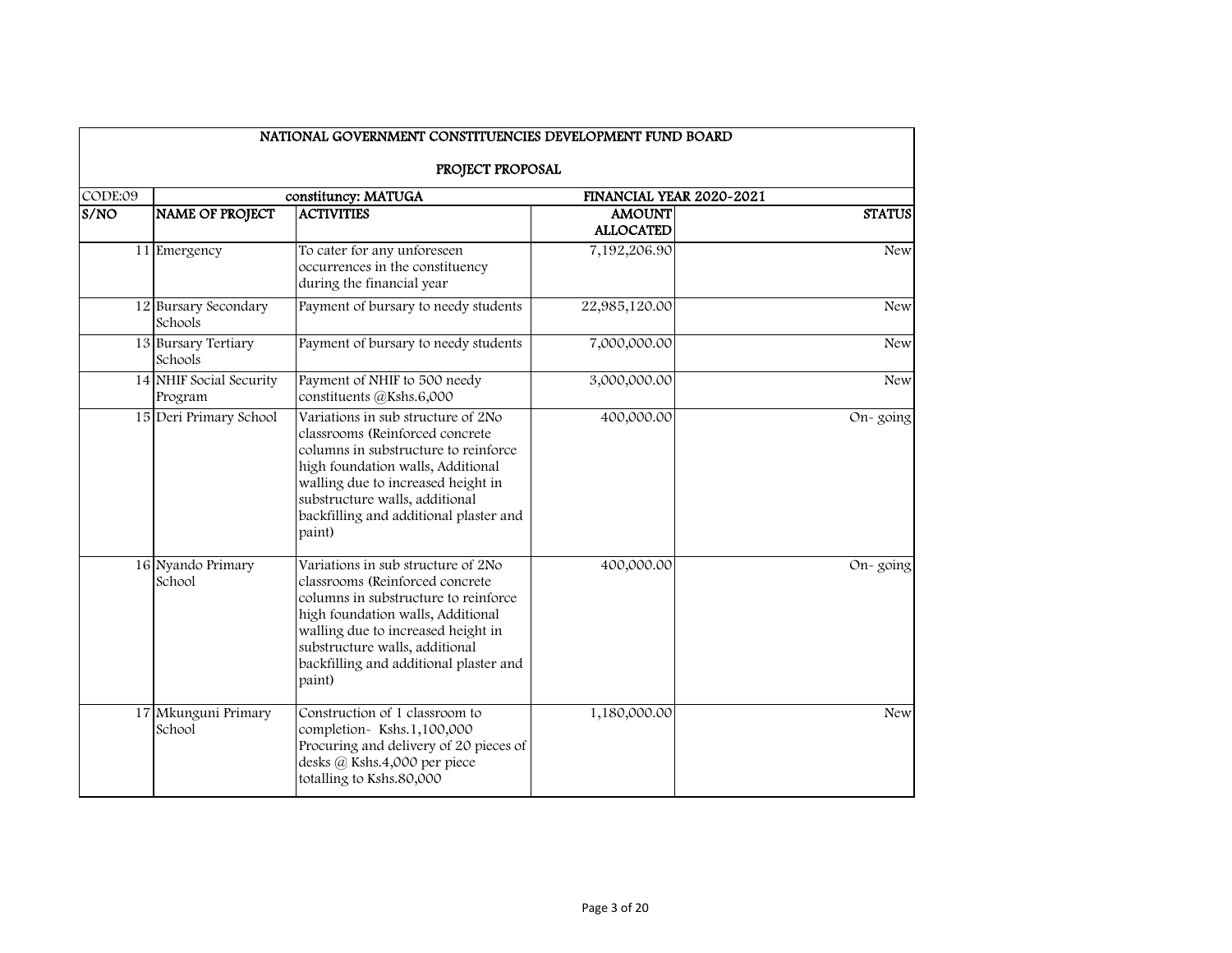|         |                                   | NATIONAL GOVERNMENT CONSTITUENCIES DEVELOPMENT FUND BOARD                                                                                                         |                                   |               |
|---------|-----------------------------------|-------------------------------------------------------------------------------------------------------------------------------------------------------------------|-----------------------------------|---------------|
|         |                                   | PROJECT PROPOSAL                                                                                                                                                  |                                   |               |
| CODE:09 |                                   | constituncy: MATUGA                                                                                                                                               | FINANCIAL YEAR 2020~2021          |               |
| S/NO    | <b>NAME OF PROJECT</b>            | <b>ACTIVITIES</b>                                                                                                                                                 | <b>AMOUNT</b><br><b>ALLOCATED</b> | <b>STATUS</b> |
|         | 18 Kitulu Primary School          | Construction of 1 classroom to<br>completion-Kshs.1,100,000<br>Procuring and delivery of 20 pieces of<br>desks @ Kshs.4,000 per piece<br>totalling to Kshs.80,000 | 1,180,000.00                      | <b>New</b>    |
|         | 19 Maji Moto Primary<br>School    | Construction of 1 classroom to<br>completion-Kshs.1,100,000<br>Procuring and delivery of 20 pieces of<br>desks @ Kshs.4,000 per piece<br>totalling to Kshs.80,000 | 1,180,000.00                      | <b>New</b>    |
|         | 20 Magwasheni Primary<br>School   | Renovation of 4 classrooms to<br>completion:- walling, roofing, doors<br>and windows, flooring, plastering and<br>painting                                        | 2,000,000.00                      | <b>New</b>    |
|         | 21 Msulwa Primary<br>School       | Renovation of 4 classrooms to<br>completion:- walling, roofing, doors<br>and windows, flooring, plastering and<br>painting                                        | 2,000,000.00                      | <b>New</b>    |
|         | 22 Tangini Primary<br>School      | Construction of 1 classroom to<br>completion-Kshs.1,100,000<br>Procuring and delivery of 20 pieces of<br>desks @ Kshs.4,000 per piece<br>totalling to Kshs.80,000 | 1,180,000.00                      | <b>New</b>    |
|         | 23 Shimba Hills Primary<br>School | Construction of a 120 bed capacity<br>Dormitory to completion                                                                                                     | 3,500,000.00                      | <b>New</b>    |
|         | 24 Bowa Primary School            | Renovation of 4 classrooms to<br>completion:- walling, roofing, doors<br>and windows, flooring, plastering and<br>painting                                        | 2,000,000.00                      | <b>New</b>    |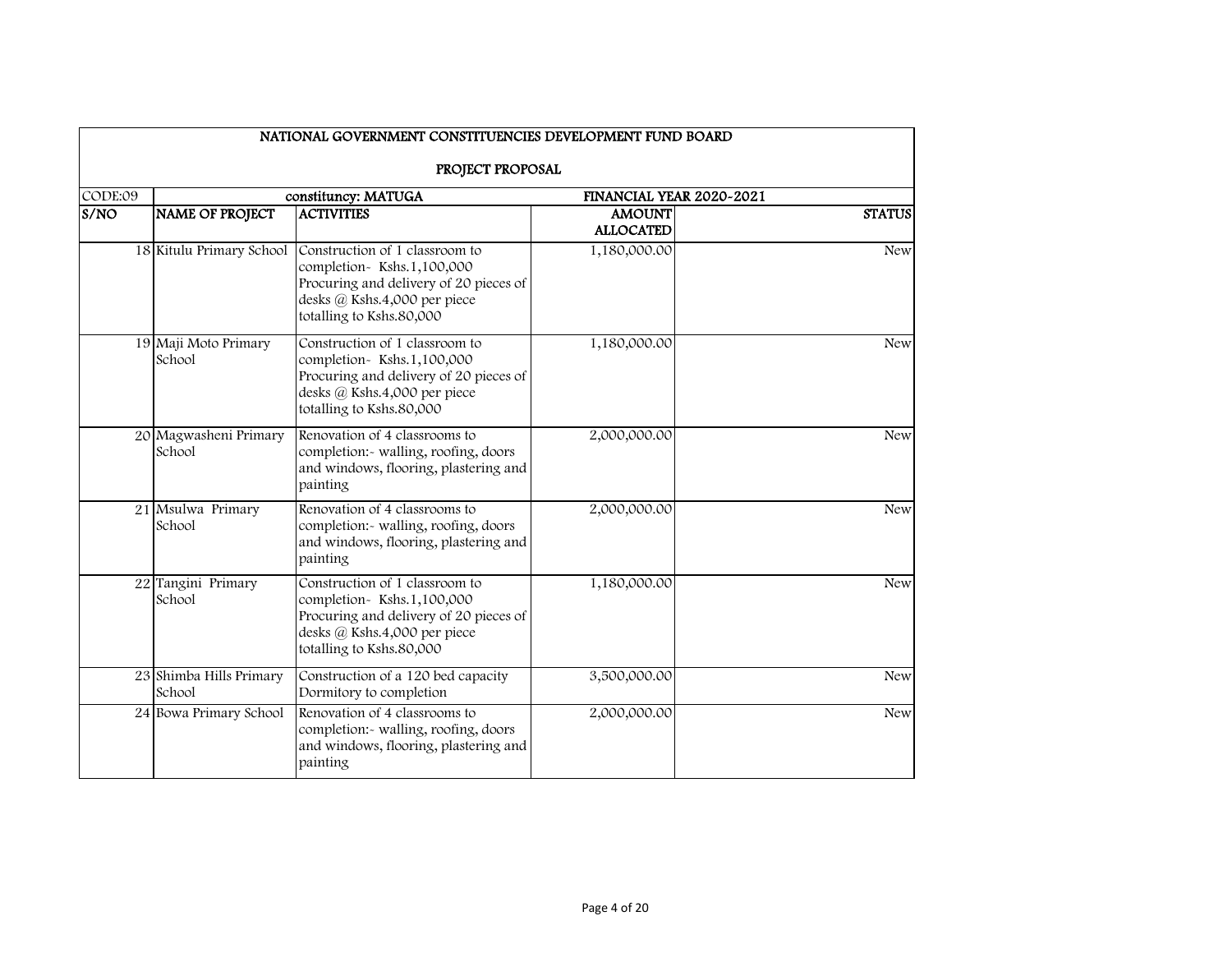|                    |                                | NATIONAL GOVERNMENT CONSTITUENCIES DEVELOPMENT FUND BOARD                                                                                                          |                                   |               |
|--------------------|--------------------------------|--------------------------------------------------------------------------------------------------------------------------------------------------------------------|-----------------------------------|---------------|
|                    |                                | PROJECT PROPOSAL                                                                                                                                                   |                                   |               |
| CODE:09            |                                | constituncy: MATUGA                                                                                                                                                | FINANCIAL YEAR 2020~2021          |               |
| $\overline{s}$ /NO | <b>NAME OF PROJECT</b>         | <b>ACTIVITIES</b>                                                                                                                                                  | <b>AMOUNT</b><br><b>ALLOCATED</b> | <b>STATUS</b> |
|                    | 25 Yeje Primary School         | Renovation of 4 classrooms to<br>completion:- walling, roofing, doors<br>and windows, flooring, plastering and<br>painting                                         | 2,000,000.00                      | <b>New</b>    |
|                    | 26 Mkokoni Primary<br>School   | Construction of a new administration<br>Block comprising of two rooms and a<br>verandah to completion.                                                             | 2,000,000.00                      | <b>New</b>    |
|                    |                                | 27 Zibani Primary School Renovation of 2 classrooms to<br>completion:- walling, roofing, doors<br>and windows, flooring, plastering and<br>painting                | 1,000,000.00                      | <b>New</b>    |
|                    | 28 Denyenye Primary<br>School  | Renovation of 4 classrooms to<br>completion:- walling, roofing, doors<br>and windows, flooring, plastering and<br>painting                                         | 2,000,000.00                      | <b>New</b>    |
|                    | 29 Mkumbi Primary<br>School    | Construction of 2 classrooms to<br>completion.                                                                                                                     | 2,000,000.00                      | <b>New</b>    |
|                    | 30 Mwamgunga Primary<br>School | Renovation of 4 classrooms to<br>completion:- walling, roofing, doors<br>and windows, flooring, plastering and<br>painting                                         | 2,000,000.00                      | <b>New</b>    |
|                    | 31 Vuga Primary School         | Construction of 80 bed capacity<br>dormitory to completion                                                                                                         | 2,500,000.00                      | <b>New</b>    |
|                    | 32 Nyando Primary<br>School    | Construction of 2 classrooms to<br>completion-Kshs.2,200,000<br>Procuring and delivery of 40 pieces of<br>desks @Kshs.4,000 per piece totalling<br>to Kshs.160,000 | 2,360,000.00                      | <b>New</b>    |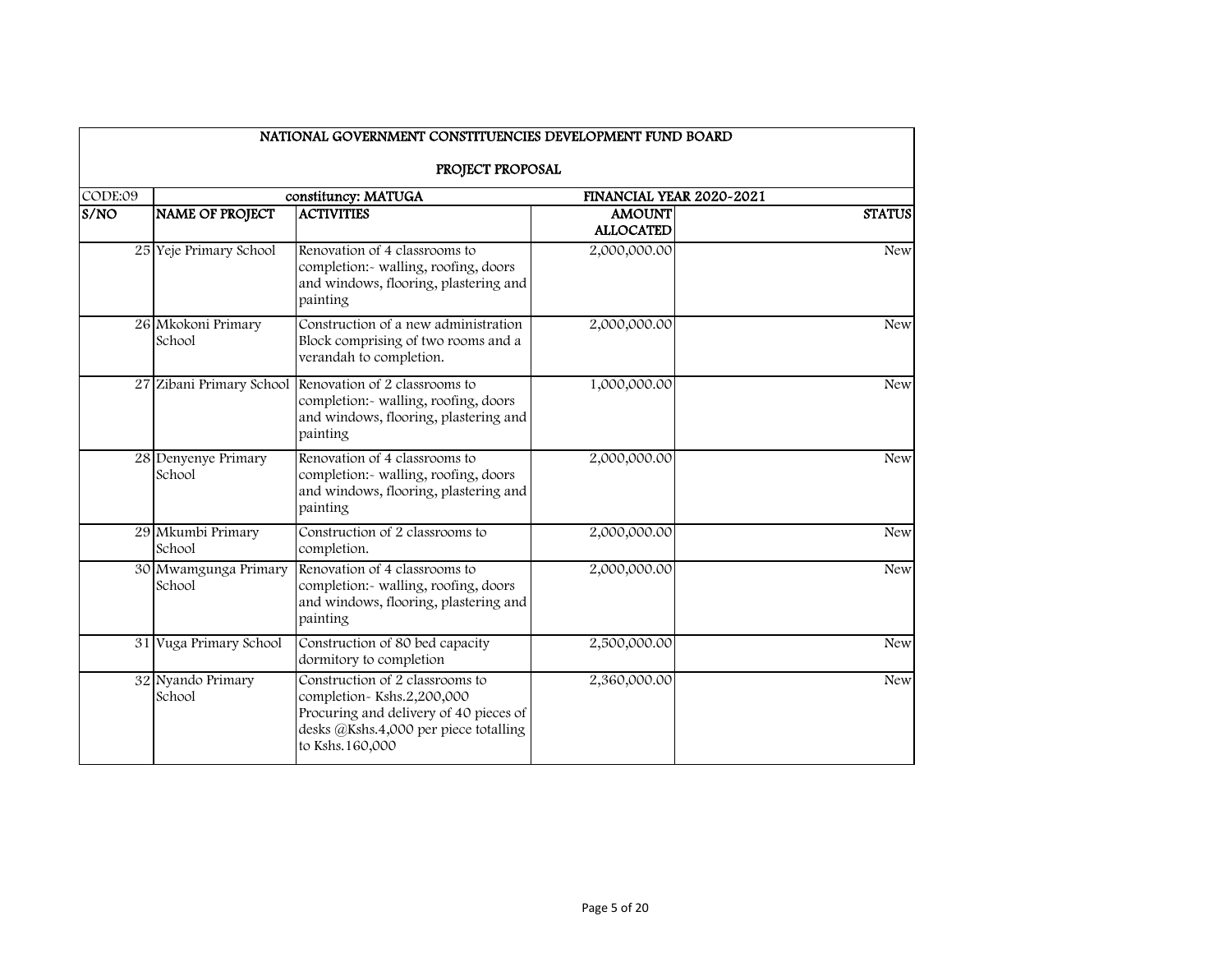|         |                                | NATIONAL GOVERNMENT CONSTITUENCIES DEVELOPMENT FUND BOARD                                                                                                         |                                   |               |
|---------|--------------------------------|-------------------------------------------------------------------------------------------------------------------------------------------------------------------|-----------------------------------|---------------|
|         |                                | PROJECT PROPOSAL                                                                                                                                                  |                                   |               |
| CODE:09 |                                | constituncy: MATUGA                                                                                                                                               | FINANCIAL YEAR 2020~2021          |               |
| S/NO    | <b>NAME OF PROJECT</b>         | <b>ACTIVITIES</b>                                                                                                                                                 | <b>AMOUNT</b><br><b>ALLOCATED</b> | <b>STATUS</b> |
|         | 33 Mwabuga Primary<br>School   | Construction of 1 classroom to<br>completion-Kshs.1,100,000<br>Procuring and delivery of 20 pieces of<br>desks @ Kshs.4,000 per piece<br>totalling to Kshs.80,000 | 1,180,000.00                      | <b>New</b>    |
|         | 34 Mteza Primary School        | Renovation of 2 classrooms to<br>completion:- walling, roofing, doors<br>and windows, flooring, plastering and<br>painting                                        | 1,000,000.00                      | <b>New</b>    |
|         | 35 Golini Primary School       | Renovation of 2 classrooms to<br>completion:- walling, roofing, doors<br>and windows, flooring, plastering and<br>painting                                        | 1,000,000.00                      | <b>New</b>    |
|         | 36 Mwamzwani Primary<br>School | Construction of 1 classroom to<br>completion-Kshs.1,100,000<br>Procuring and delivery of 20 pieces of<br>desks @ Kshs.4,000 per piece<br>totalling to Kshs.80,000 | 1,180,000.00                      | <b>New</b>    |
|         | 37 Kwale Primary School        | Construction of one storey block of 4<br>classrooms; sub structure, walling,<br>roofing (phase 1)                                                                 | 3,000,000.00                      | <b>New</b>    |
|         | 38 Chanyiro Primary<br>School  | Construction of 1 classroom to<br>completion-Kshs.1,100,000<br>Procuring and delivery of 20 pieces of<br>desks @ Kshs.4,000 per piece<br>totalling to Kshs.80,000 | 1,180,000.00                      | <b>New</b>    |
|         | 39 Chai Primary School         | Renovation of 2 classrooms to<br>completion:- walling, roofing, doors<br>and windows, flooring, plastering and<br>painting                                        | 1,000,000.00                      | <b>New</b>    |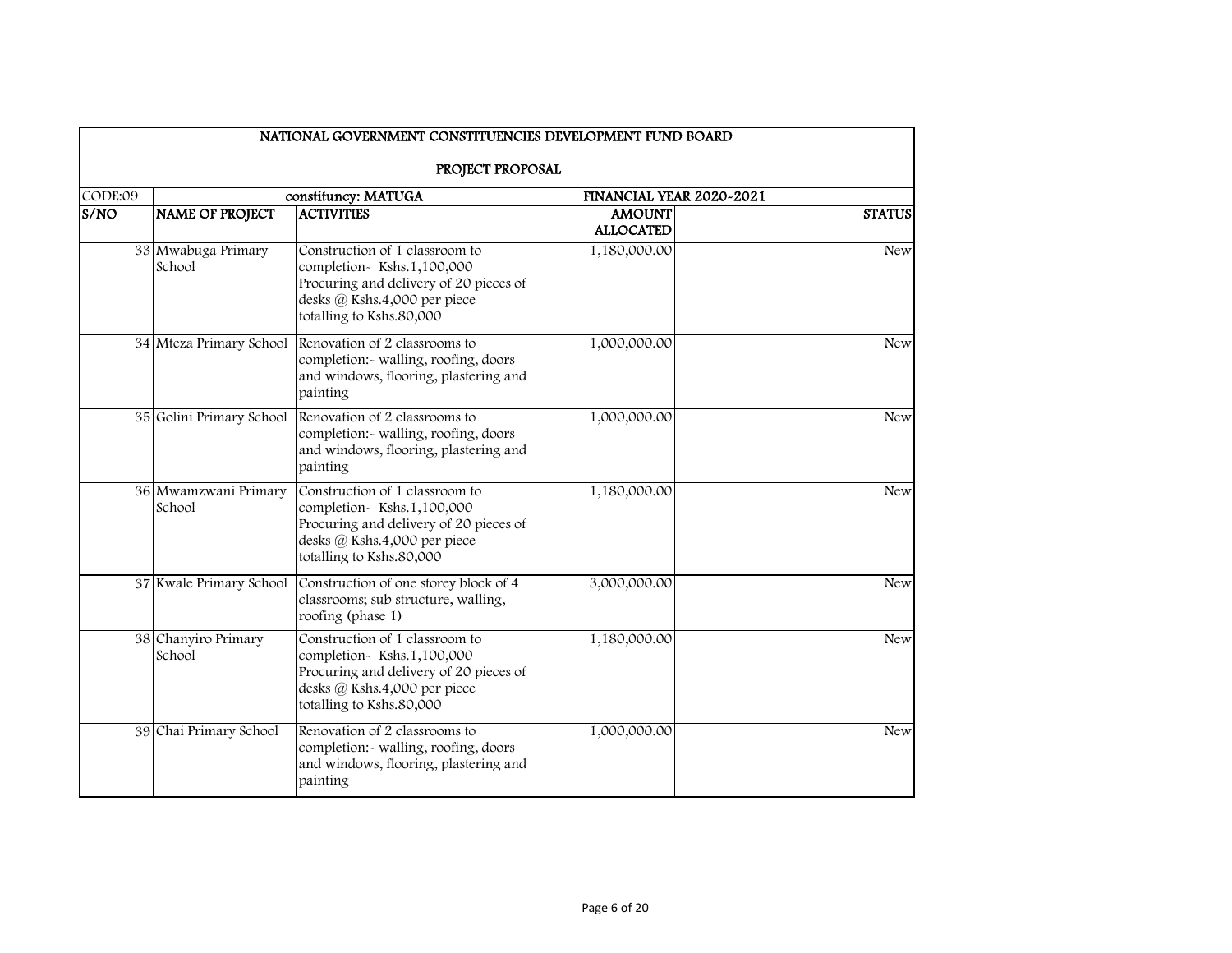|         |                                 | NATIONAL GOVERNMENT CONSTITUENCIES DEVELOPMENT FUND BOARD                                                                                                         |                                   |               |
|---------|---------------------------------|-------------------------------------------------------------------------------------------------------------------------------------------------------------------|-----------------------------------|---------------|
|         |                                 | PROJECT PROPOSAL                                                                                                                                                  |                                   |               |
| CODE:09 |                                 | constituncy: MATUGA                                                                                                                                               | FINANCIAL YEAR 2020~2021          |               |
| S/NO    | <b>NAME OF PROJECT</b>          | <b>ACTIVITIES</b>                                                                                                                                                 | <b>AMOUNT</b><br><b>ALLOCATED</b> | <b>STATUS</b> |
|         | 40 Nimuyumba Primary<br>School  | Construction of 2No of 2door pit<br>latrines to completion                                                                                                        | 500,000.00                        | <b>New</b>    |
|         | 41 Mangawani Primary<br>School  | Construction of 2No of 2door pit<br>latrines to completion                                                                                                        | 500,000.00                        | <b>New</b>    |
|         | 42 Mkanda Primary<br>School     | Construction of 1 classroom to<br>completion-Kshs.1,100,000<br>Procuring and delivery of 20 pieces of<br>desks @ Kshs.4,000 per piece<br>totalling to Kshs.80,000 | 1,180,000.00                      | <b>New</b>    |
|         | 43 Dima Primary School          | Procuring and delivery of 60 pieces of<br>desks @Kshs.4,000 per piece                                                                                             | 240,000.00                        | <b>New</b>    |
|         | 44 Mwaluvanga Primary<br>School | Renovation of 2 classrooms to<br>completion:- walling, roofing, doors<br>and windows, flooring, plastering and<br>painting                                        | 1,000,000.00                      | <b>New</b>    |
|         | 45 Mkanda 3 Primary<br>School   | Fencing of the 2-acre School<br>compound to completion. (Erection of<br>main gate, concrete poles and chain<br>link)                                              | 700,000.00                        | <b>New</b>    |
|         | 46 Chongolo Primary<br>School   | Construction of 2No of 2door pit<br>latrines to completion                                                                                                        | 500,000.00                        | <b>New</b>    |
|         | 47 Chai Primary School          | Construction of 2No of 2door pit<br>latrines to completion                                                                                                        | 500,000.00                        | <b>New</b>    |
|         | 48 Miatsani Primary<br>School   | Construction of 2 classrooms to<br>completion.                                                                                                                    | 2,000,000.00                      | <b>New</b>    |
|         | 49 Kizimbani Primary<br>School  | Construction of 1 classroom to<br>completion.                                                                                                                     | 1,100,000.00                      | New           |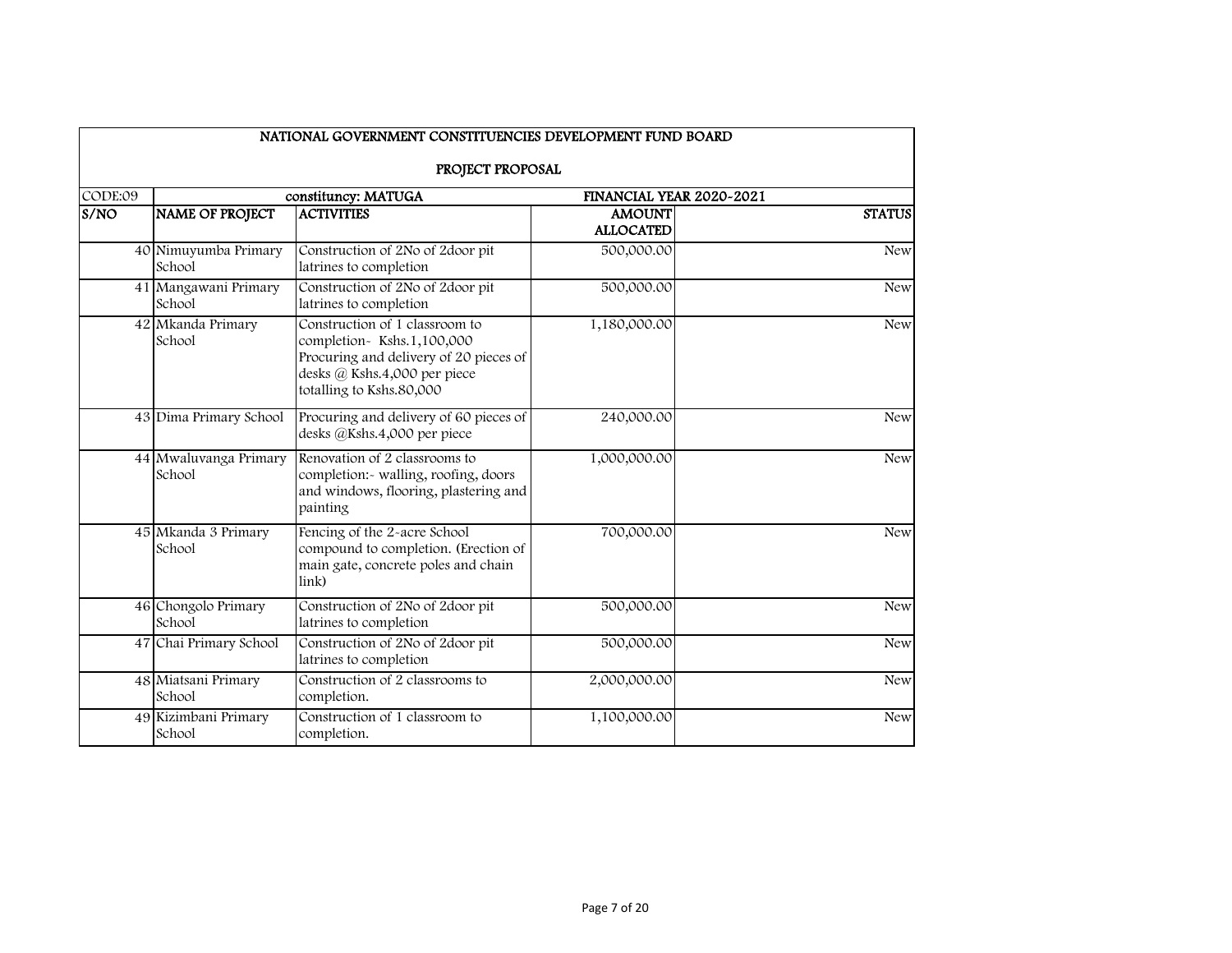|         |                                            | NATIONAL GOVERNMENT CONSTITUENCIES DEVELOPMENT FUND BOARD                                                                                                            |                                   |               |
|---------|--------------------------------------------|----------------------------------------------------------------------------------------------------------------------------------------------------------------------|-----------------------------------|---------------|
|         |                                            | PROJECT PROPOSAL                                                                                                                                                     |                                   |               |
| CODE:09 |                                            | constituncy: MATUGA                                                                                                                                                  | FINANCIAL YEAR 2020~2021          |               |
| S/NO    | NAME OF PROJECT                            | <b>ACTIVITIES</b>                                                                                                                                                    | <b>AMOUNT</b><br><b>ALLOCATED</b> | <b>STATUS</b> |
|         | 50 Mkwajuni primary<br>school              | Construction of 1No. New classrooms<br>to completion-Kshs.1,100,000.00<br>Procuring and delivery of 40 pieces of<br>desks@ Kshs.4,000 per piece ~<br>Kshs.160,000.00 | 1,260,000.00                      | <b>New</b>    |
|         | 51 Pumwani Primary<br>School               | Construction of 1 classroom to<br>completion-Kshs.1,100,000<br>Procuring and delivery of 20 pieces of<br>desks @ Kshs.4,000 per piece<br>totalling to Kshs.80,000    | 1,180,000.00                      | <b>New</b>    |
|         | 52 Mbadzi Primary<br>School                | Construction of 1 classroom to<br>completion-Kshs.1,100,000<br>Procuring and delivery of 20 pieces of<br>desks @ Kshs.4,000 per piece<br>totalling to Kshs.80,000    | 1,180,000.00                      | <b>New</b>    |
|         | 53 Zunguluka Primary<br>School             | Construction of 1 classroom to<br>completion-Kshs.1,100,000<br>Procuring and delivery of 20 pieces of<br>desks @ Kshs.4,000 per piece<br>totalling to Kshs.80,000    | 1,180,000.00                      | <b>New</b>    |
|         | 54 Rose Mwakwere Girls<br>Secondary School | Completion of a 40 students capacity<br>school laboratory:- gassing system<br>and plumbing works                                                                     | 1,500,000.00                      | $On-going$    |
|         | 55 Mbegani Secondary<br>School             | Completion of a 40 students capacity<br>school laboratory:- gassing system<br>and plumbing works                                                                     | 1,500,000.00                      | On-going      |
|         | 56 Mbuguni Secondary<br>School             | Completion of a 40 students capacity<br>school laboratory:- gassing system<br>and plumbing works                                                                     | 1,500,000.00                      | $On-going$    |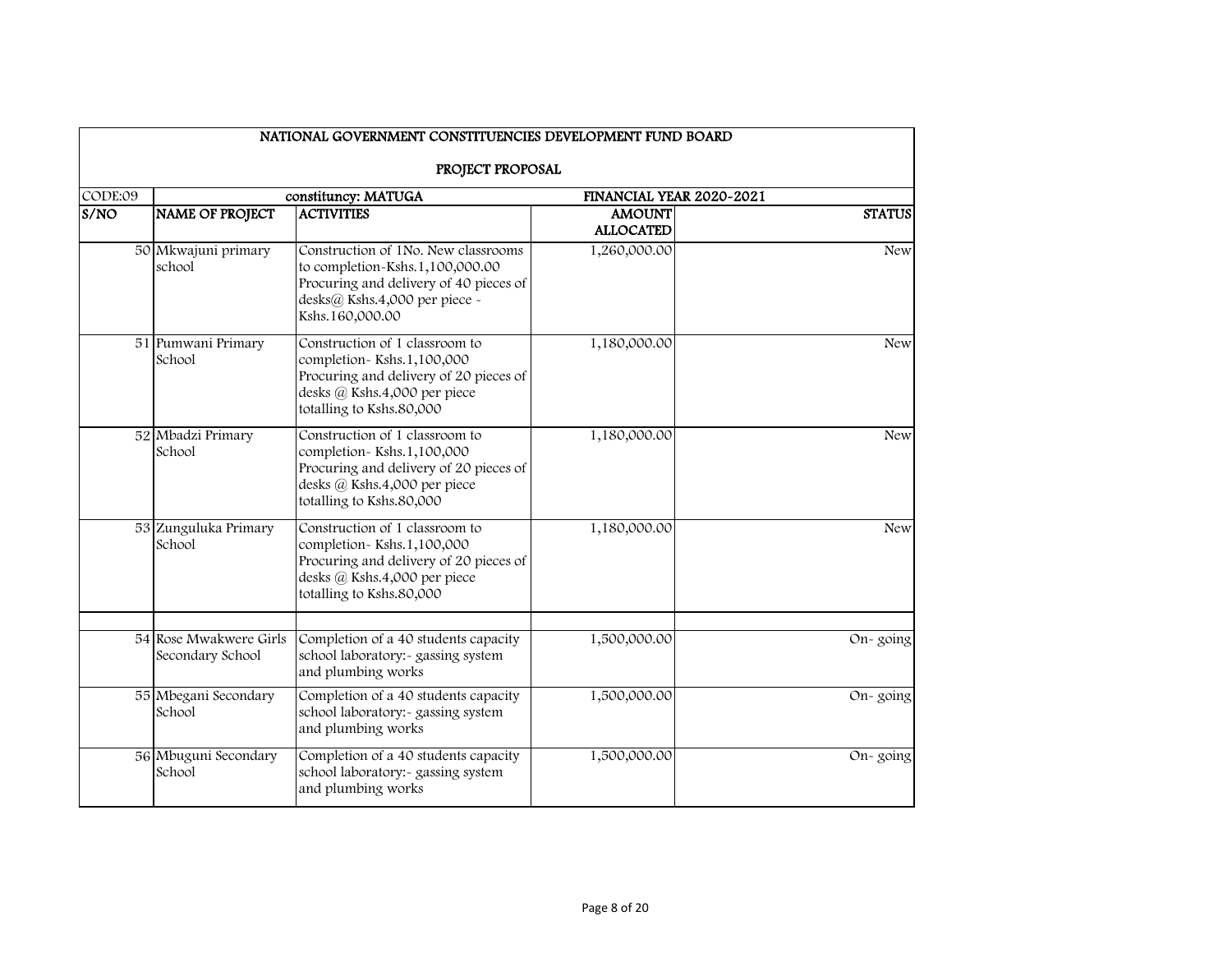| NATIONAL GOVERNMENT CONSTITUENCIES DEVELOPMENT FUND BOARD |                                        |                                                                                                                                                                                                                                              |                                   |               |  |  |  |
|-----------------------------------------------------------|----------------------------------------|----------------------------------------------------------------------------------------------------------------------------------------------------------------------------------------------------------------------------------------------|-----------------------------------|---------------|--|--|--|
|                                                           | PROJECT PROPOSAL                       |                                                                                                                                                                                                                                              |                                   |               |  |  |  |
| CODE:O9                                                   |                                        | constituncy: MATUGA                                                                                                                                                                                                                          | FINANCIAL YEAR 2020~2021          |               |  |  |  |
| S/NO                                                      | <b>NAME OF PROJECT</b>                 | <b>ACTIVITIES</b>                                                                                                                                                                                                                            | <b>AMOUNT</b><br><b>ALLOCATED</b> | <b>STATUS</b> |  |  |  |
|                                                           | School                                 | 57 Mwamgunga Girls Sec Completion of Administration Block<br>comprising of principal's office,<br>deputy principal's office, a store,<br>staffroom and bursars office.(septic<br>and soak pit, external plastering,<br>ceiling and painting) | 1,000,000.00                      | $On-going$    |  |  |  |
|                                                           | 58 Stephen Kanja<br>Secondary School   | Construction of a 120 students<br>dormitory septic tank and soak pit to<br>completion.                                                                                                                                                       | 350,000.00                        | On-going      |  |  |  |
|                                                           | 59 Burani Girls<br>Secondary School    | Construction of a 120 bed capacity<br>dormitory to completion                                                                                                                                                                                | 3,500,000.00                      | <b>New</b>    |  |  |  |
|                                                           | 60 Mkongani Secondary<br>School        | Completion of 3 classrooms:-<br>plastering, doors and windows,<br>flooring, and painting                                                                                                                                                     | 1,000,000.00                      | On-going      |  |  |  |
|                                                           | 61 Lukore Secondary<br>School          | Construction of a 120 students<br>dormitory septic tank and soak pit to<br>completion.                                                                                                                                                       | 500,000.00                        | $On-going$    |  |  |  |
|                                                           | 62 Mwaluphamba<br>Secondary School     | Construction of 120 bed capacity<br>dormitory:-slab, walling, roofing                                                                                                                                                                        | 2,000,000.00                      | <b>New</b>    |  |  |  |
|                                                           | 63 Balozi M Jorori<br>Secondary School | Construction of 40 students single<br>laboratory (foundation, walling,<br>roofing, plastering, flooring)                                                                                                                                     | 2,000,000.00                      | <b>New</b>    |  |  |  |
|                                                           | School                                 | 64 Mangawani Secondary Construction of a 120 bed capacity<br>dormitory to completion                                                                                                                                                         | 3,500,000.00                      | <b>New</b>    |  |  |  |
|                                                           | 65 Lukore Police Post                  | Construction of a 3 roomed Police<br>Post to completion                                                                                                                                                                                      | 3,000,000.00                      | <b>New</b>    |  |  |  |